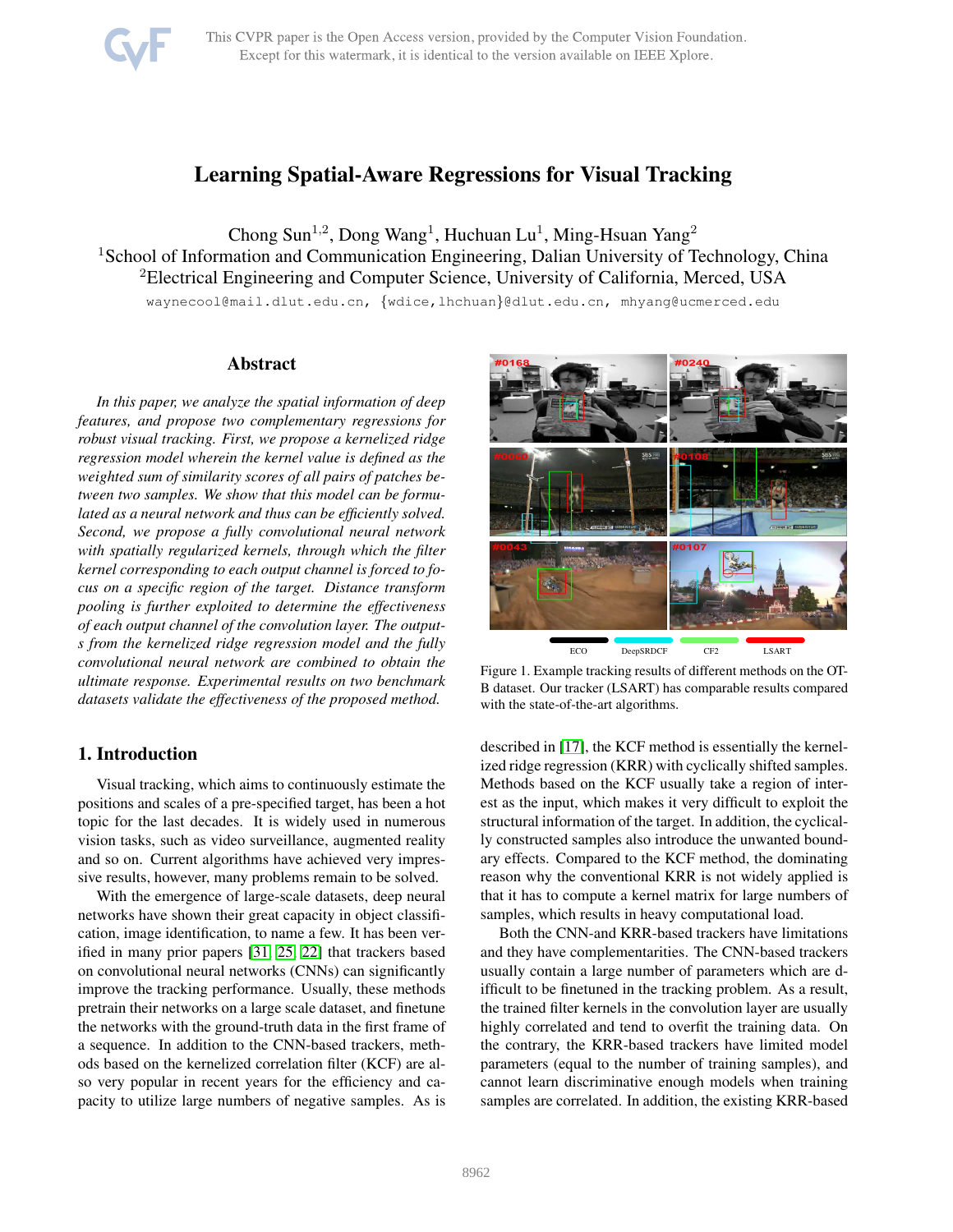methods assume that each part of the target is equally important, and ignore the relationship among different parts.

In this paper, we exploit both the KRR and CNN models, and learn the complementary spatial-aware regressions for visual tracking (LSART). First, we propose a kernelized ridge regression with cross-patch similarities. We assign each similarity score a weight, and simultaneously learn this weight and ridge regression model parameters. We show that the proposed ridge regression model can be reformulated as a neural network, which is more efficiently optimized than the original form. Second, we introduce the spatially regularized kernels into the fully convolutional neural network. By imposing spatial constraints on the filter kernels, we enforce each output channel of the convolution layer to have a response for a specific localized region. We exploit the distance transform pooling layer to determine the effectiveness of the outputs from the convolution layer, and develop a two-stage training strategy to update the C-NN model effectively. Finally, the heat maps obtained by the KRR and CNN models are combined to generate a final heat map for target location. Experiments on the popular datasets demonstrate that our tracker performs significantly better than other state-of-the-art methods (see Figure [1](#page-0-0) for visualized tracking results).

The main contributions of this paper can be summarized as follows:

1. We develop a spatial-aware KRR model by introducing a cross-patch similarity kernel. This model can model both regression coefficients and patch reliability, which enables our model to be robust to the unreliable patches. The regression coefficient and similarity weight vectors are simultaneously optimized via an end-to-end neural network, which is new in visual tracking and facilitates seamlessly integrating our model with deep feature extraction networks.

2. We propose the spatially regularized filter kernels for CNN, which enforces each filter kernel to focus on a localized region. We also design a two-stream training network to effectively learn network parameters, which avoids overfitting and considers rotation information.

3. We propose the complementary KRR and CNN models based on their inherent limitations. The spatial-aware KRR model focuses on the holistic object and the spatialaware CNN model focuses on small and localized regions, thereby complementing each other for better performance.

4. Our method achieves very promising tracking performance, especially on the recent VOT-2017 public dataset.

# 2. Related Work

Algorithms of visual tracking mainly focus on designing robust appearance models, which are roughly categorized as generative and discriminative models. With the progress of deep neural networks and correlation filters, discriminative appearance models are preferred in the recent works.

Trackers based on correlation filter have attracted more and more attention for the advantages in efficiency and robustness. In essential, correlation filter can be viewed as a kernelized ridge regression (KRR) model that can be speeded up in the frequency domain. Bolme *et al*. [\[3\]](#page-8-4) exploit the correlation filter with minimum output sum of squared error for visual tracking. As fast Fourier transform is used, the tracker achieves very fast tracking performance. In [\[16\]](#page-8-5), Henriques *et al*. first incorporate kernel functions into the correlation filter, which is named as CSK. The CSK tracker can also be solved via fast Fourier transform, thus is efficient. Based on [\[16\]](#page-8-5), the tracking method [\[17\]](#page-8-3) further improves the CSK tracker by using the histogram of gradient features. Ma *et al*. [\[23\]](#page-8-6) exploit complementary nature of features extracted from three layers of CNN, and use a coarse-to-fine scheme for target searching. Based on [\[23\]](#page-8-6), an online adaptive Hedge method [\[26\]](#page-8-7) is designed, which takes both the short-term and long-term regrets into consideration. In this method, they use the CF-based tracker defined on a single CNN layer as an expert and learn the adaptive weights for different experts. Danelljan *et al*. propose several CF-based trackers with good performance. The SRDCF method [\[8\]](#page-8-8) tries to suppress the boundary effects of the correlation filter by multiplying the filter coefficients with spatial regularization weights produced by a Gaussian distribution. This tracker achieves very good performance even with hand-crafted features. Based on [\[8\]](#page-8-8), they propose an adaptive decontamination method [\[9\]](#page-8-9) for the correlation filter, which adaptively learns the reliability of each training sample and eliminates the influence of contaminated ones. Furthermore, the learning process for correlation filter is conducted in the continuous spatial domain of various feature maps [\[10\]](#page-8-10), which incorporates the sub-pixel information. These methods usually exploit the linear or Gaussian kernel to depict the similarity between the target region and a given candidate region. They inevitably ignore the intrinsic structure information within the target region, which makes the trackers be less effective in dealing with occlusion and deformation challenges. In this work, we introduce a novel kernel to model the cross-patch similarities, develop the corresponding KRR optimization model, and provide a network structure to solve it efficiently.

Compared with trackers based on correlation filters, CNN-based trackers also achieve good performance in recent years. In [\[21\]](#page-8-11), a shallow network with two convolution layers is proposed, which learns the feature representation and classifier simultaneously. In [\[31\]](#page-8-0), Wang *et al*. transfer the model pre-trained on image classification dataset to visual tracking and exploit the fully convolutional neural network for target location. Wang *et al*. [\[32\]](#page-8-12) propose a sequentially training fashion for neural network to avoid the overfitting problem. Tao *et al*. [\[29\]](#page-8-13) off-line train a Siamese deep neural network on large amounts of extra video se-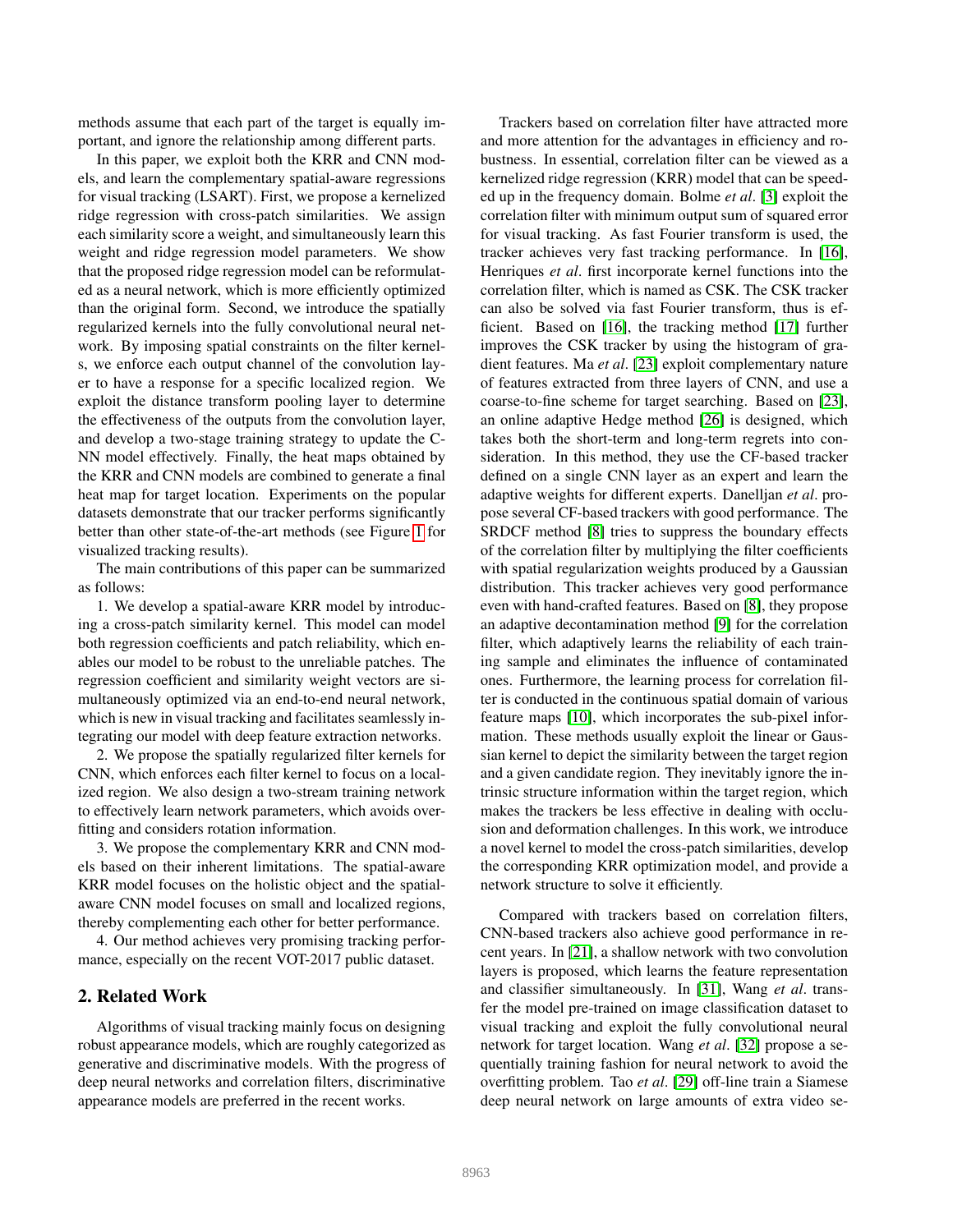quences, and directly apply this model to conduct the optimal match during the tracking process. In [\[25\]](#page-8-1), a multidomain CNN-based tracker is proposed, in which the shared layers are used to obtain generic target representation and the domain specific layers are adopted for classification. These CNN-based trackers usually exploit the global information regarding the target object and therefore ignore its spatial layouts. To address this issue, we propose a convolution layer with spatially regularized filter kernels to focus on local regions of the target. Besides, we effectively combine the proposed KRR and CNN models to develop a robust tracker.

# 3. Spatial-Aware KRR

# 3.1. KRR with Cross-Patch Similarity (KRRCPS)

Given N training samples  $\{(\mathbf{x}_i, y_i)\}_{i=1}^N$  in frame t, the conventional ridge regression can be formulated as

<span id="page-2-0"></span>
$$
\mathbf{w}_t = \arg\min_{\mathbf{w}_t} \sum_i (y_i - \mathbf{w}_t^\top \mathbf{x}_i)^2 + \lambda {\lVert \mathbf{w}_t \rVert}^2, \qquad (1)
$$

where  $\mathbf{x}_i \in \mathbb{R}^{d \times 1}$  denotes the feature vector for sample i, and  $y_i$  is its sample label. In Eq. [1,](#page-2-0)  $\mathbf{w}_t \in \mathbb{R}^{d \times 1}$  denotes the linear weight vector, and  $\lambda$  is a regularization constant. According to the representer theorem [\[28\]](#page-8-14), the model parameter  $w_t$  can be determined as the weighted sum of the training samples (i.e.,  $\mathbf{w}_t = \sum^N$  $\sum_{i=1} \alpha_i^t \mathbf{x}_i$ . Thus, the optimization problem [\(1\)](#page-2-0) can be rewritten as

<span id="page-2-2"></span>
$$
\boldsymbol{\alpha}_t^* = \arg \min_{\boldsymbol{\alpha}_t} \sum_{i=1}^N (y_i - \sum_{j=1}^N \alpha_j^t k_{ij})^2 + \lambda \sum_{i,j=1}^N \alpha_i^t \alpha_j^t k_{i,j},
$$
\n(2)

where  $\alpha_i^t$  is the weight for sample i,  $\alpha_t = [\alpha_1^t, ..., \alpha_N^t]^\top \in$  $\mathbb{R}^{N\times 1}$ , and  $k_{i,j}$  is the kernel value computed between features  $x_i$  and  $x_j$ . The existing kernel definitions (*e.g.*, linear kernel and Gaussian kernel) do not fully consider the spatial layouts of the target, which limits the tracking performance.

In this work, we introduce a kernel function which considers the similarity of all pairs of patches between two samples. Especially, we divide each sample  $i$  into  $M$  patches, and obtain features for each patch  $m$  as  $\mathbf{x}_i^m$ , then the kernel value between sample  $i$  and  $j$  is computed as

<span id="page-2-1"></span>
$$
k_{ij} = \sum_{m,n=1}^{M} \beta_{m,n}^t \mathbf{x}_i^{m \top} \mathbf{x}_j^n, \tag{3}
$$

where  $\beta_{m,n}^t$  denotes the weight for the similarity score between m-and n-th patches. This kernel function has at least two advantages: (a) for each similarity score, the kernel function assigns a learnable weight to make the model adaptively focus on the similarity scores of reliable regions; (b)



<span id="page-2-5"></span>Figure 2. The reformulated network structure for our KRRCPS model. In Module B, we show two examples on how to crop the feature maps for  $f_1$  and  $f_9$ . By doing this, we make the responses generated by different fragments correspond to the same input ROI region. Best viewed in high resolutions with zoom in.

more similarity pairs between patches are considered, thereby enhancing the discriminant ability of the model.

By substituting Eq[.3](#page-2-1) into Eq[.2](#page-2-2) and introducing a regularization term, we obtain the optimization problem [\(4\)](#page-2-3).

<span id="page-2-3"></span>
$$
\boldsymbol{\alpha}^*_t, \boldsymbol{\beta}^*_t = \arg\min_{\boldsymbol{\alpha}_t, \boldsymbol{\beta}_t} J(\boldsymbol{\alpha}_t, \boldsymbol{\beta}_t), \qquad (4)
$$

where we define  $J(\alpha, \beta)$  as

<span id="page-2-4"></span>
$$
J(\boldsymbol{\alpha}, \boldsymbol{\beta})
$$
  
\n
$$
= \sum_{i=1}^{N} (y_i - \sum_{j=1}^{N} \alpha_j^t \sum_{m,n=1}^{M} \beta_{m,n}^t \mathbf{x}_j^{m \top} \mathbf{x}_i^n)^2
$$
  
\n
$$
+ \lambda_1 \sum_{i,j=1}^{N} \alpha_i^t k_{i,j} \alpha_j^t + \lambda_2 \sum_{m,n=1}^{M} (\beta_{m,n}^t)^2
$$
  
\n
$$
= \left\| \mathbf{y} - \sum_{m,n=1}^{M} \mathbf{f}_m^{\top} \beta_{m,n}^t \mathbf{f}_n \boldsymbol{\alpha}_t \right\|_2^2 + \lambda_1 \boldsymbol{\alpha}_t^{\top} \mathbf{K} \boldsymbol{\alpha}_t + \lambda_2 ||\boldsymbol{\beta}_t||_2^2,
$$
  
\n(5)

where  $\beta_t = [\beta_{1,1}^t, \beta_{1,2}^t, ..., \beta_{M,M}^t]$  is the weight vector for all cross patches,  $f_m = [x_1^m, ..., x_N^m]$  stands for the concatenated feature matrix for the  $m$ -th patch of  $N$  samples, and K denotes the kernel matrix whose  $(i, j)$ -th element is  $\sum$ M β t m <sup>⊤</sup>x n .

$$
k_{ij} = \sum_{m,n=1} \beta_{m,n}^{t} \mathbf{x}_{i}^{m} \mathbf{x}_{j}^{n}.
$$
  
A conventional solver for the

optimization problem [\(4\)](#page-2-3) is the alternating iteration algorithm that optimizes  $\alpha_t$  and  $\beta_t$ iteratively. If  $\beta_t$  is fixed, the analytical solution for  $\alpha_t$  can be obtained as  $\alpha_t = (\mathbf{K} + \lambda_1 \mathbf{I})^{-1} \mathbf{y}$  (I denotes an identity matrix), whose computation complexity is  $\mathcal{O}(N^3)$ . If  $\alpha_t$ is fixed,  $\beta_t$  can be updated via the gradient descent algorithm, and it is easy to know that the computation complexity for this process is  $\mathcal{O}(dN^2)$ . Thus, optimizing  $\alpha_t$  and  $\beta_t$  via the alternating iteration algorithm is very time consuming for the online update process.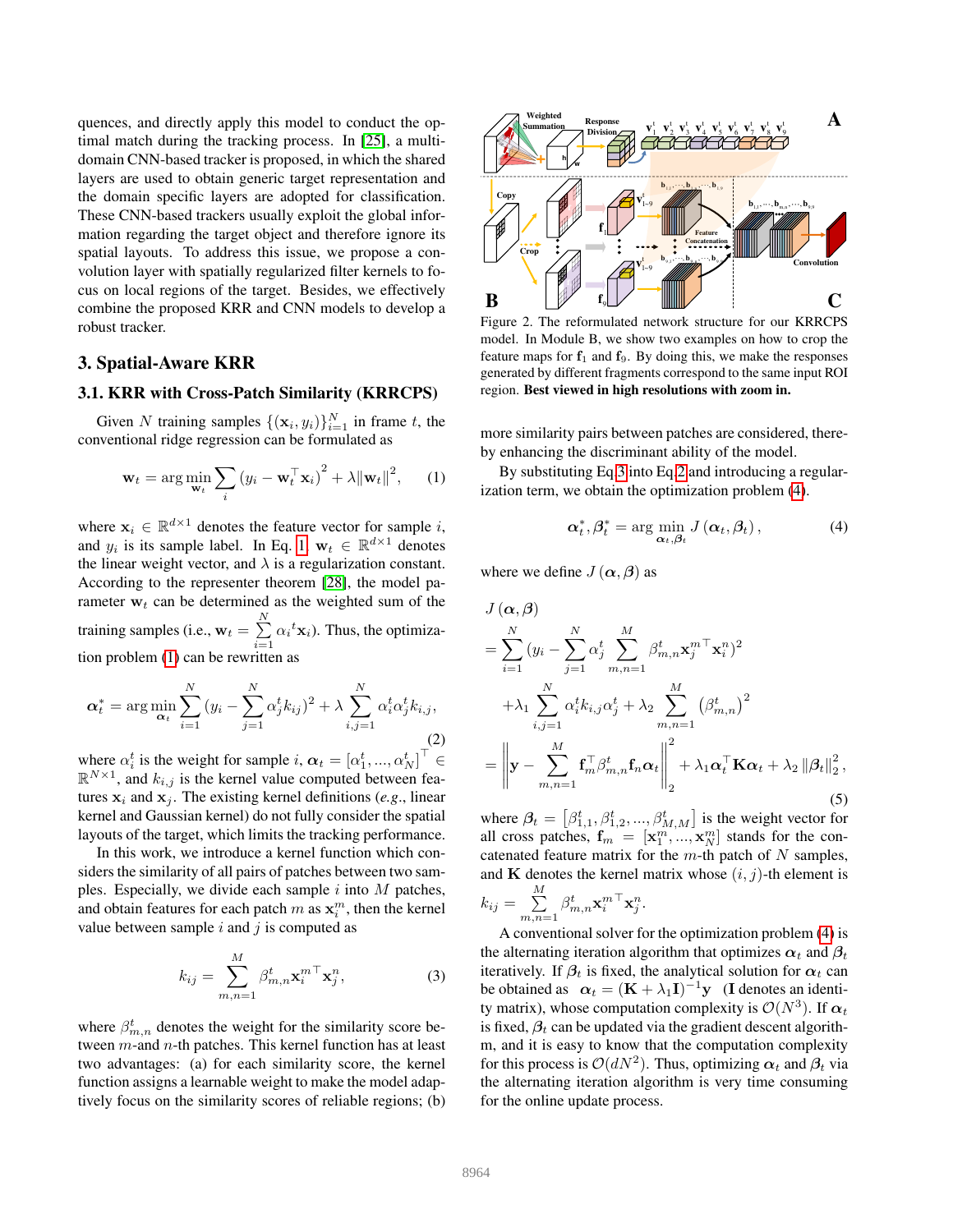#### 3.2. Network Structure for KRRCPS

In this work, we attempt to learn  $\alpha_t$  and  $\beta_t$  by reformulating the proposed ridge regression into a neural network. This reformulation not only provides an efficient solver but also enables the algorithm to be seamlessly integrated with state-of-the-art deep feature extraction networks.

In Eq. [5,](#page-2-4) the response term  $\mathbf{r} = \sum_{i=1}^{M}$  $\sum_{m,n=1}^{\infty} \mathbf{f}_{m}^{\top} \beta_{m,n}^{t} \mathbf{f}_{n} \alpha_{t}$  can

be sequentially calculated by the following three steps:

<span id="page-3-0"></span>
$$
\mathbf{A}: \quad \mathbf{v}_n^t = \mathbf{f}_n \boldsymbol{\alpha}_t \n\mathbf{B}: \quad \mathbf{b}_{m,n} = \mathbf{f}_m^\top \mathbf{v}_n^t \n\mathbf{C}: \quad \mathbf{r} = \sum_{m,n=1}^M \beta_{m,n}^t \mathbf{b}_{m,n}
$$
\n(6)

Thus, we develop an equivalent neural network of our regression model (shown in Figure [2\)](#page-2-5), which takes the extracted feature map as the input and outputs a heat map for target localization. This network consists of three modules, each of which precisely corresponds to one of the three operations in Eq. [6.](#page-3-0)

Module A: Given the target location, we first crop a rectangle region around the target object, and obtain the feature map  $X_t$  with size  $H \times W \times C$ , thus the target size projected on the feature map is  $h \times w$ . Based on the projected target size, we densely crop samples and reshape each sample to a  $d (= h \times w \times C)$  dimensional vector. This results in a feature matrix  $\mathbf{D}_t \in \mathbb{R}^{d \times N}$ , based on which the output of the weighted sum layer is obtained as

$$
\mathbf{z} = \mathbf{D}_t \boldsymbol{\alpha}_t, \tag{7}
$$

where  $\mathbf{z} \in \mathbb{R}^{d \times 1}$  denotes the response for the current layer and  $\alpha_t$  is the weight vector to be learned. We reshape the vector **z** to a response map with size  $h \times w \times C$ , and then divide it into  $M = \sqrt{M} \times \sqrt{M}$  sub-responses with size  $(h/\sqrt{M}) \times (w/\sqrt{M}) \times C$ . We use  $\mathbf{v}_1^t$ ... $\mathbf{v}_M^t$  to denote these sub-responses in Figure [2.](#page-2-5)

Module B: This module corresponds to the second equation of Eq. [6,](#page-3-0) which is equivalent to a convolution layer. Noticing that the feature map corresponding to  $f_m$ ,  $m \in$  $\{1, ..., M\}$  is a sub-region of the input feature map  $\mathbf{X}_t$  and is different when  $m$  varies, we first obtain the feature map corresponding to  $f_m$  by cropping  $X_t$  (see Module B in Figure [2](#page-2-5) for example) and feed it into a convolution layer which takes  $\mathbf{v}_1^t...\mathbf{v}_M^t$  as an ensemble of filter kernels. As we have  $M$  patches in total, the convolution layer has  $M$  outputs, each of which has the size  $(H - h + 1) \times (W - w + 1) \times M$ . Module C: We concatenate the M outputs of Module B through the Concat layer, and input the concatenated feature maps into a convolution layer, whose kernel size is  $1 \times 1 \times$  $M^2$ . This module corresponds to operation C in Eq. [6,](#page-3-0) and the filter kernel corresponds to  $\beta_t$ .

In this work, we use the backpropagation algorithm to solve this network. The computational complexity for both forward and backward propagations is  $\mathcal{O}(dN)$ , which is much more efficient than the original solver. Note that our network is defined based on Eq. [5](#page-2-4) for model learning. At the detection stage in frame t, we just need to replace  $D_t$ ,  $\alpha_t$  and  $\beta_t$  in the network with  $\hat{\mathbf{D}}_t$ ,  $\hat{\alpha}_t$  and  $\hat{\beta}_t$  which are iteratively updated using Eq. [8](#page-3-1) ( $\eta$  is the update rate).

<span id="page-3-1"></span>
$$
\hat{\mathbf{D}}_t = (1 - \eta)\hat{\mathbf{D}}_{t-1} + \eta \mathbf{D}_{t-1} \n\hat{\alpha}_t = (1 - \eta)\hat{\alpha}_{t-1} + \eta \alpha_{t-1} \n\hat{\beta}_t = (1 - \eta)\hat{\beta}_t + \eta \beta_{t-1}
$$
\n(8)

#### 4. Spatial-Aware CNN

As is described in previous papers (*e.g*., [\[1,](#page-8-15) [19\]](#page-8-16)), the spatial information plays an important role in a visual tracking system. However, the spatial layouts of the target object are usually ignored in the current CNN-based tracking algorithms. What is more, the existing algorithms do not perform well when the target object suffers from a severe inplane rotation. In this work, we propose a convolution layer with spatially regularized filter kernels, through which each convolution kernel only focuses on a specific region of the target. In addition, as the training samples in visual tracking are very limited, we develop a two-stream training strategy to avoid overfitting and consider rotation information.

## 4.1. CNN with Spatially Regularized Kernels (C-NNSRK)

The proposed CNN framework with spatially regularized kernels is illustrated in Figure [3](#page-4-0) (a), which consists of two convolution layers interleaved with an ReLU layer and several distance transform pooling layers. Given the input feature map, we first reshape it to  $46 \times 46 \times C$ , where C is the channel number. Based on the input feature map, the first convolution layer (conv1) has a kernel size of  $5 \times 5$ , and outputs a feature map with size  $46 \times 46 \times C_1$ . The second convolution layer (conv2) has a kernel size of  $3 \times 3$ (we divide the input feature into  $C_1$  groups), and outputs a  $46 \times 46 \times C_1$  response map, each channel of which is a heat map for the target localization. After that, we divide the response map into several groups  $(C_1/4)$  groups in our implementation), and sum the responses in each group through the channel dimension, which results in a  $46 \times 46 \times 1$  output for each group. Finally, the obtained response maps are fed into distance transform pooling layers, and the outputs are effectively combined to produce a final heat map for target localization. The detailed structure is shown in Figure [3](#page-4-0) (a). Convolution Layer with Spatially Regularized Filter Kernels: The target object may experience deformations and occlusions during tracking, which makes some parts of the target object more important than others. To address this issue, Wang *et al*. [\[32\]](#page-8-12) modifies the implementation of the Dropout layer and keep the dropped activations fixed in the training process. By doing this, the learned convolution lay-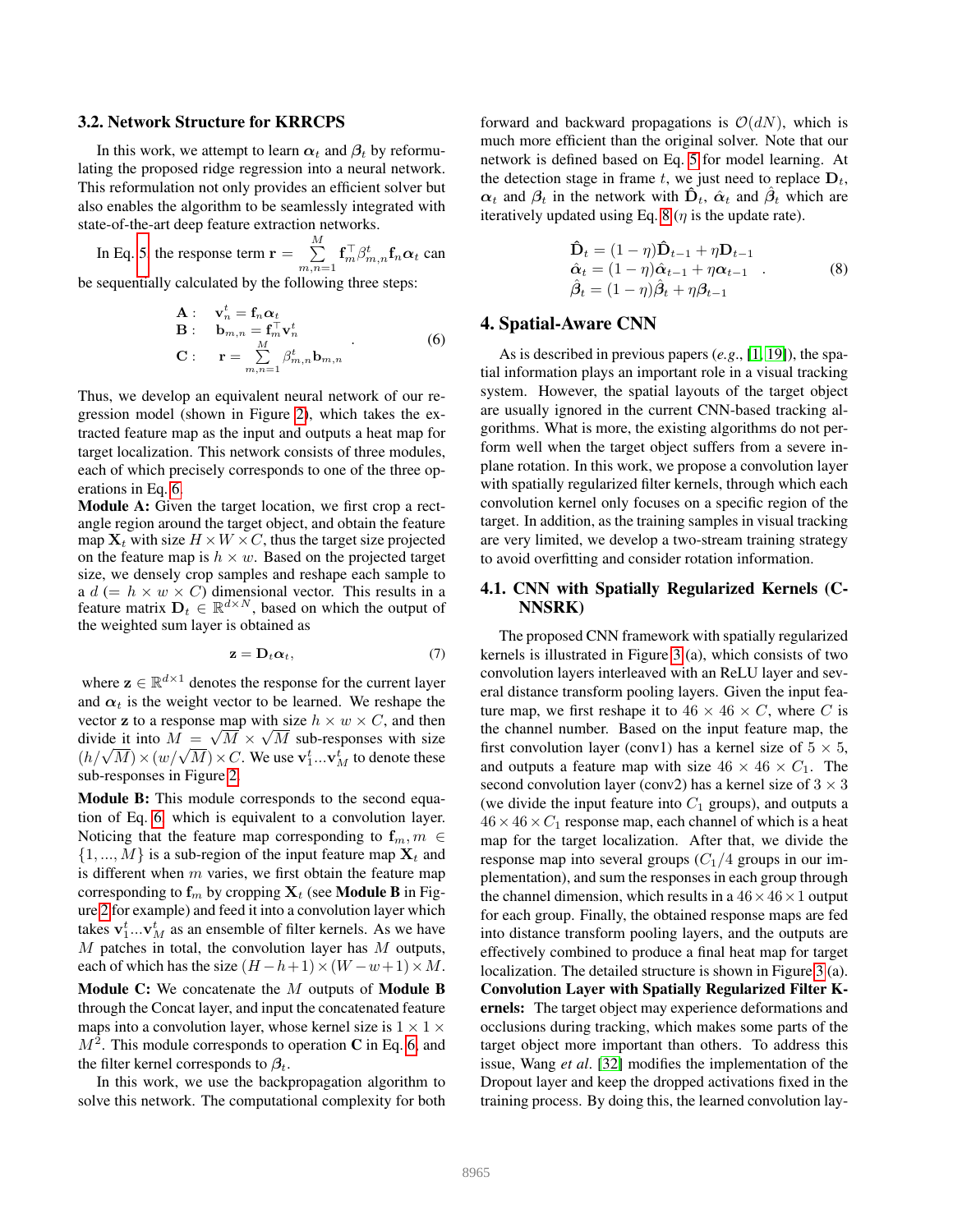

<span id="page-4-0"></span>Figure 3. Network structures for our CNNSRK model. (a) The testing network for CNNSRK. We use a convolutional neural network to estimate the target position and exploit the distance transform pooling layer to determine the effectiveness of each response map. (b) The training network for CNNSRK. We utilize the two-stage training strategy to update/train the convolution and distance transform pooling layers separately. A two-stream network is used to learn the rotation information of the target. Best viewed in color with zoom in.

ers are forced to focus on different parts of the input feature map. But the discriminant ability of their model is weak as it merely takes parts of the input feature map for consideration in the training process. In this work, instead of introducing constraints on the input feature map, we enforce constraints on the filter kernels in the convolution layer. Compared with [\[30\]](#page-8-17), our method considers the spatial information, and fixes the filter mask during the tracking process.

Let  $\mathbf{F}_c \in \mathbb{R}^{K_h \times K_w \times K_c}$  denotes the filter kernel weights associated with the c-th channel of the output feature map  $\mathbf{O}_c$ . We introduce the spatial regularization weights  $\mathbf{W}_c$ into the convolution layer, which has the same size as  $\mathbf{F}_c$ . By considering the spatial regularization weights, the output feature map  $O<sub>c</sub>$  can be calculated as,

$$
\mathbf{O}_c = (\mathbf{F}_c \odot \mathbf{W}_c) * \mathbf{X}_c + b,\tag{9}
$$

where ∗ denotes the convolution operation, ⊙ stands for the Hadamard product,  $\mathbf{X}_c$  represents the input feature map and b is the bias term. For constructing  $W_c$ , we first generate a binary mask  $M_c$  of size  $K_h \times K_w$  through Bernoulli distribution  $B(0.3)$  and then construct  $W_c$  based on this mask,

$$
\mathbf{W}_c(p,q,r) = \mathbf{M}_c(p,q),\tag{10}
$$

where  $p$ ,  $q$  and  $r$  denote the indexes of a 3-dimensional matrix. Clearly, only parts of the spatial regions in  $W_c$  have non-zero values, which forces the filter kernels to focus on different regions.

Distance Transform Pooling Layer: The distance transform has been used in previous studies for object detection ([\[11,](#page-8-18) [27\]](#page-8-19)). Girshick *et al*. [\[13\]](#page-8-20) point out that distance transform is indeed a generalization of the max pooling layer and can be expressed in a similar formula as max pooling.

Given a function  $y = f(x)$  defined on a regular grid  $\mathcal{G}$ , its distance transform can be calculated as,

$$
D_f(s) = \max_{t \in \mathcal{G}} (f(t) - d(s - t)).
$$
 (11)

Here  $d(s-t)$  is a convex quadratic function with  $d(s-t)$  =  $\varpi(s-t)^2 + \theta(s-t)$ , where  $\varpi$  and  $\theta$  are learnable parameters. The distance transform pooling layer can be used to estimate the reliability of the input feature map. Generally speaking, the larger the learned value  $\varpi$  is, the more reliable the input feature map is. When  $\varpi = \theta = 0$ , this layer outputs a response with constant values, which means that the input feature map does not influence the tracking result. In this work, the distance transform pooling layer is implemented in the Caffe framework according to [\[14\]](#page-8-21) and the pooling region is bounded for efficient computation.

## 4.2. Two-Stream Training Strategy

Based on our observation that the tracking performance is inevitably influenced when severe in-plane-rotation<sup>[1](#page-4-1)</sup> occurs, we develop a two-stream network to learn the weights of convolution and distance transform pooling layers. The proposed two-stream network is presented in Figure [3](#page-4-0) (b), in which the weights of the convolution layers are shared.

The upper branch of the network exploits the same feature map as the original network (Figure [3](#page-4-0) (a)), and the lower branch uses the input feature map corresponding to the rotated target object. The previous two layers are the same as the original network, resulting in two  $46 \times 46 \times C_1$ response maps in both upper and lower branches. Then, we conduct the max-out pooling operation on these two response maps to produce a  $46 \times 46 \times C_1$  response. We compute the loss for each channel of the response maps and

<span id="page-4-1"></span><sup>&</sup>lt;sup>1</sup>Rotation angle is larger than 90 degrees.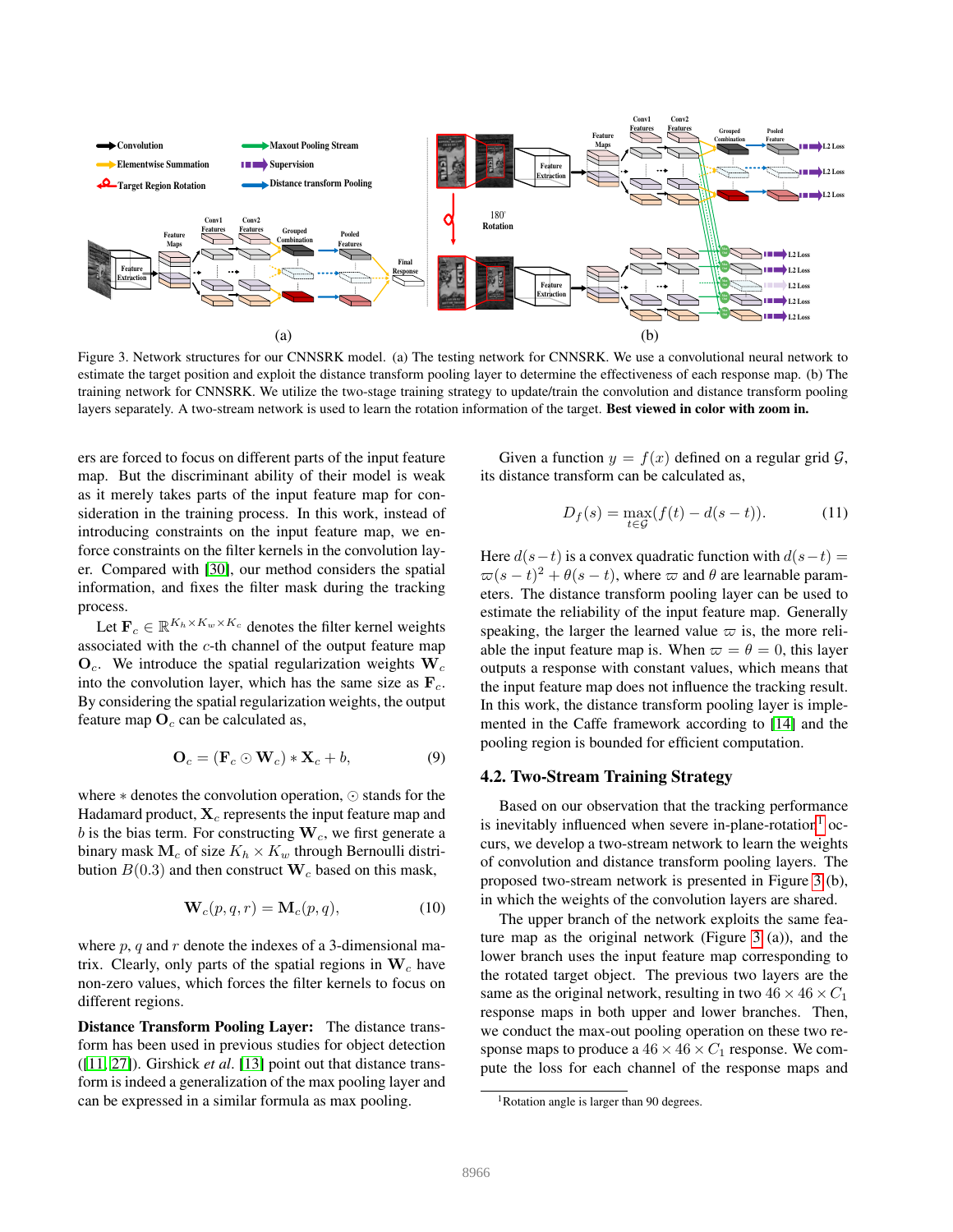

<span id="page-5-0"></span>Figure 4. Tracking results with and without two-stream training process are illustrated in (a) and (b), respectively. We can see that the proposed two-stream training strategy makes the tracker perform better when severe in-plane rotation occurs.

propagate the loss backward to learn the filters in convolution layers. After that, we fix the convolution layers and learn the model parameters of the distance transform pooling layers. Some visual results are illustrated in Figure [4,](#page-5-0) from which we can see that the proposed two-stream training strategy facilitates dealing with severe in-plane rotation.

In addition, the reason why we do not directly perform model learning on the original network (presented in Figure [3](#page-4-0) (a)) is to avoid the overfitting problem. For example, the original network has a total of  $5 \times 5 \times C \times C_1 + 3 \times 3 \times C_2$  $C_1 + C_1$  parameters. If  $C = 512$  and  $C_1 = 100$ , there will be a total of 1281000 parameters, which are very difficult to be learned with limited training data in visual tracking. The proposed two-stream strategy essentially decomposes the network into several sub-parts and trains each part separately, thereby facilitating avoiding overfitting.

## 5. Tracking with Spatial-Aware KRR and CNN

In this section, we describe how to exploit both spatialaware KRR and CNN models for robust visual tracking.

#### 5.1. Target Location Estimation

We conduct visual tracking by combining the responses of our KRR and CNN models. The former one captures the holistic information of the target, while the latter one focuses more on the localized region. In frame  $t$ , we crop a search region centered by the estimated object location of the last frame and then obtain a feature map  $X_t$  for this region. Furthermore, the final heat map of our tracker can be computed as,

$$
\mathbf{f}(\mathbf{X}_t) = \mathbf{f}_{KRR}(\mathbf{X}_t) + \gamma \mathbf{f}_{CNN}(\mathbf{X}_t), \quad (12)
$$

where  $\gamma$  is a trade-off parameter.  $f_{KRR}(\mathbf{X}_t)$  and  $f_{CNN}(\mathbf{X}_t)$ denote the heat maps produced by KRR and CNN models, respectively. Finally, we find the position with highest heat map score in  $f(X_t)$  and determine it as the optimal location.

#### 5.2. Scale Estimation

It is not enough to only provide the location for a target object, which may experience drastic scale variation. In this work, we also estimate the scale variation of the target after location estimation. We use  $S$  to denote the candidate scale size and  $H \times W$  to denote the input feature map size. For each  $s_l \in \left\{ \left\lfloor -\frac{S-1}{2} \right\rfloor, \dots, \left\lfloor \frac{S-1}{2} \right\rfloor \right\}$ , we crop or pad the input feature map to size  $a^{s}H \times a^{s}W$  and reshape it to  $H \times W$ (we use  $\mathcal{T}(\mathbf{X}_t, s_t)$  to denote the transformed feature map for scale *l*). These transformed maps are then fed into a fully connected layer to output the scale scores. Finally, we choose the scale related to the largest score as the optimal state. After scale estimation, we further exploit the bounding box regression method [\[12,](#page-8-22) [25\]](#page-8-1) to refine the tracking result.

#### 5.3. Model Update

After obtaining the optimal location and scale, we crop the corresponding search region and extract its feature map  $\mathbf{X}_t$ . Then, we generate an ideal heat map of Gaussian distribution [\[17\]](#page-8-3) and exploit the L2 loss function for finetuning both KRR and CNN models to fit the ideal heat map. In this work, the stochastic gradient descent (SGD) method is adopted for finetuning both networks. For KRR, after model parameters  $\alpha_t$  and  $\beta_t$  are updated, we further update  $\dot{\mathbf{D}}_t$ ,  $\hat{\alpha}_t$ and  $\hat{\beta}_t$  based on Eq. [8](#page-3-1). For CNN, our two-stream network (Section 4.2) is adopted for updating model parameters.

In addition, if scale variation is detected, we update the scale estimation network with the loss function  $\mathcal{L}_{\mathcal{S}} =$  $\frac{1}{2}\left\|y_{s_l} - \mathbf{f}_{\mathcal{S}}(\mathcal{T}(\mathbf{X}_t,s_l))\right\|_2^2$  $\frac{2}{2}$  (f<sub>S</sub> denotes the score obtained by the network,  $y_{s_l} = \exp(-\frac{1}{2\sigma^2} s_l^2)$  is a Gaussian function).

## 6. Experimental Results

In this section, we first introduce the experimental setups, and then report the experimental results of different trackers on the OTB-2015 and VOT-2017 public datasets. In addition, we verify the effectiveness of different components of the proposed method. Our source codes can be downloaded at [https://github.com/](https://github.com/cswaynecool/LSART) [cswaynecool/LSART](https://github.com/cswaynecool/LSART).

#### 6.1. Implementation Details

The proposed tracker is implemented with MAT-LAB2014a on an Intel 4.0 GHz CPU with 32G memory, and runs at around 1fps during online tracking. We use the Caffe toolbox [\[18\]](#page-8-23) to implement the networks, whose forward and backward operations are conducted on a Nvidia Titan X GPU. We divide the target into 9 (3  $\times$  3) patches in the kernelized ridge regression model. The trade-off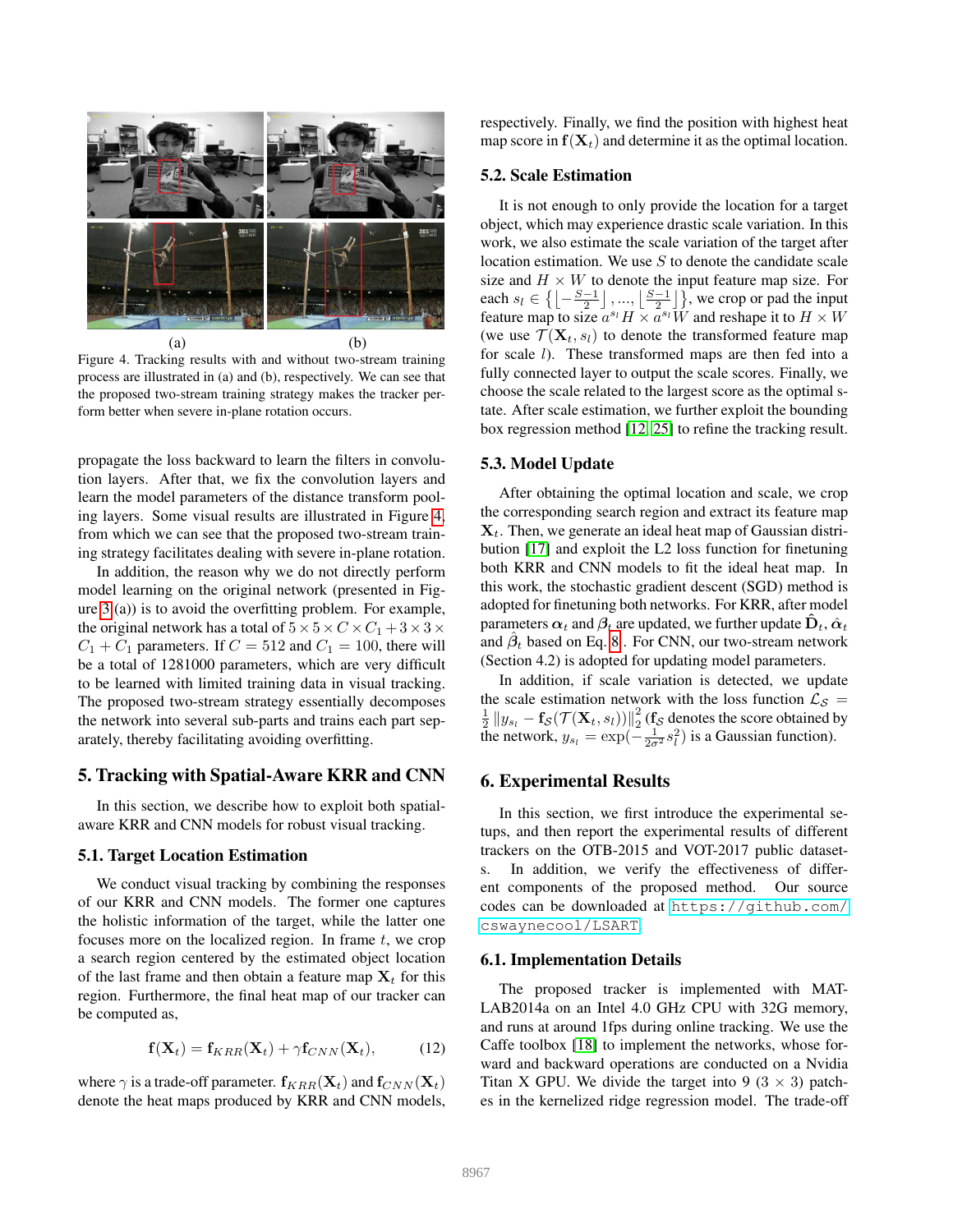parameters  $\lambda_1$ ,  $\lambda_2$  are set as 0.001 and 0.001 respectively. The learning rate  $\eta$  is set as 0.2 in the first ten frames, and changed to a smaller learning rate (*e.g*. 0.001) during the tracking process. All the networks are trained with the SGD method, and the learning rates for  $\alpha_t$  and  $\beta_t$  in the KRR network are set as 8e-9 and 1.6, while the learning rate for each layer in the CNN network is fixed as 8e-7.

#### 6.2. OTB-2015 Dataset

The OTB-2015 dataset [\[34\]](#page-8-24) is one of the most commonly used benchmarks in evaluating different trackers. This dataset includes 100 challenging image sequences with 11 different attributes, such as illumination variation, background clutter, scale variation, fast motion, in-plane rotation and so on. In this dataset, we exploit the the output of the Conv4-3 layer of the VGG-16 net as the basic feature for our tracker, and compare our LSART method with 12 state-of-the-art trackers including DSST [\[6\]](#page-8-25), E-CO [\[5\]](#page-8-26), CCOT [\[10\]](#page-8-10), SRDCF [\[8\]](#page-8-8), KCF [\[17\]](#page-8-3), DeepSRD-CF [\[7\]](#page-8-27), CF2 [\[23\]](#page-8-6), LCT [\[24\]](#page-8-28), SRDCFdecon [\[9\]](#page-8-9), HDT [\[26\]](#page-8-7), Staple [\[2\]](#page-8-29) and MEEM [\[35\]](#page-8-30). We exploit the one-pass evaluation (OPE) for all the trackers and report both the precision and success plots for comparison. The precision plots aim to measure the percentage of frames in which the distance between the tracked result and the ground-truth is under a threshold, while the success plots aim to measure the successfully tracked frames with various thresholds. Following [\[33\]](#page-8-31), in the precision plots, we use the distance precision rate at threshold 20 for ranking, while in the success plots, we use the area under curve (AUC) for ranking.

Figure [5](#page-6-0) illustrates both precision and success plots over all 100 videos in this dataset. We can see that our LSART method achieves the best performance with a precision score 92.3% and the second best result with an AUC score of 67.2%. Overall, in OTB-2015, our tracker has comparable performance compared to the existing best tracker ECO.

Besides, we evaluate different trackers using 8 attributes and report their precision plots in Figure [6.](#page-7-0) The results show that our tracker achieves very promising performance in handling most of the challenges, especially for deformation and in-plane rotation. First, the proposed LSART method improves the second best one by 4.3% in the attribute of deformation. This improvement is mainly because that our tracker determines the reliability of the target object adaptively and is insusceptible to the unreliable regions. In addition, for in-plane rotation, our method improves the ECO method by 1.8%. The underlying reason is that our tracker exploits the two-stream network to learn the rotation information of the target object effectively.

#### 6.3. VOT-2017 Public Dataset

For more thorough evaluations, we test our LSART tracker on the VOT-2017 public dataset [\[20\]](#page-8-32) in compari-



<span id="page-6-0"></span>Figure 5. Precision and success plots on the OTB-2015 dataset in terms of OPE rule. In the legend, we show the distance precision rates at threshold 20 and area under curve (AUC) scores, based on which different trackers are ranked.

<span id="page-6-1"></span>Table 1. Performance evaluation for 12 state-of-the-art algorithms on the VOT-2017 public dataset. The best three results are marked in red, blue and green bold fonts respectively.

| Tracker      | EAO   | A     | R     | AO    |  |
|--------------|-------|-------|-------|-------|--|
| LSART        | 0.323 | 0.493 | 0.218 | 0.437 |  |
| <b>CFCF</b>  | 0.286 | 0.509 | 0.281 | 0.380 |  |
| ECO          | 0.280 | 0.483 | 0.276 | 0.402 |  |
| CCOT         | 0.267 | 0.494 | 0.318 | 0.390 |  |
| <b>MCPF</b>  | 0.248 | 0.510 | 0.427 | 0.443 |  |
| <b>CRT</b>   | 0.244 | 0.463 | 0.337 | 0.370 |  |
| <b>ECOhc</b> | 0.238 | 0.494 | 0.435 | 0.335 |  |
| <b>MEEM</b>  | 0.192 | 0.463 | 0.534 | 0.328 |  |
| <b>FSTC</b>  | 0.188 | 0.480 | 0.534 | 0.334 |  |
| Staple       | 0.169 | 0.530 | 0.688 | 0.335 |  |
| KCF          | 0.135 | 0.447 | 0.773 | 0.267 |  |
| <b>SRDCF</b> | 0.119 | 0.490 | 0.974 | 0.246 |  |
|              |       |       |       |       |  |

son with 11 state-of-the-art methods, including ECO [\[5\]](#page-8-26), CCOT [\[10\]](#page-8-10), CFCF [\[15\]](#page-8-33), MCPF [\[36\]](#page-8-34), CRT [\[4\]](#page-8-35), ECOhc [\[5\]](#page-8-26), MEEM [\[35\]](#page-8-30), FSTC [\[31\]](#page-8-0), Staple [\[2\]](#page-8-29), KCF [\[17\]](#page-8-3) and SRD-CF [\[8\]](#page-8-8). Since many top-ranked trackers (*e.g*. CFCF, ECO and CCOT) exploit a combination of CNN and hand-crafted features, we extend our feature set with HOG and Color Naming like CCOT in this dataset. The VOT-2017 public dataset is one of the most recent datasets for evaluating online model-free single-object trackers, and includes 60 public image sequences with different challenging factors. Following the evaluation protocol of VOT-2017 [\[20\]](#page-8-32), we adopt the expected average overlap (EAO), accuracy and robustness raw values (A, R) and no-reset-based average overlap (AO) to compare different trackers. The detailed comparisons are reported in Table [1.](#page-6-1)

From Table [1,](#page-6-1) we can conclude that the proposed LSART method achieves the top-ranked performance in terms of EAO, R and AO criteria while maintaining a competitive accuracy. Especially, our LSART tracker has the best performance among the compared trackers in terms of the EAO measure, which is the most important metric on the VOT dataset. Compared with the second best tracker (CFCF), the proposed method achieves a relative performance gain of 12.94%. In addition, our tracker achieves a substantial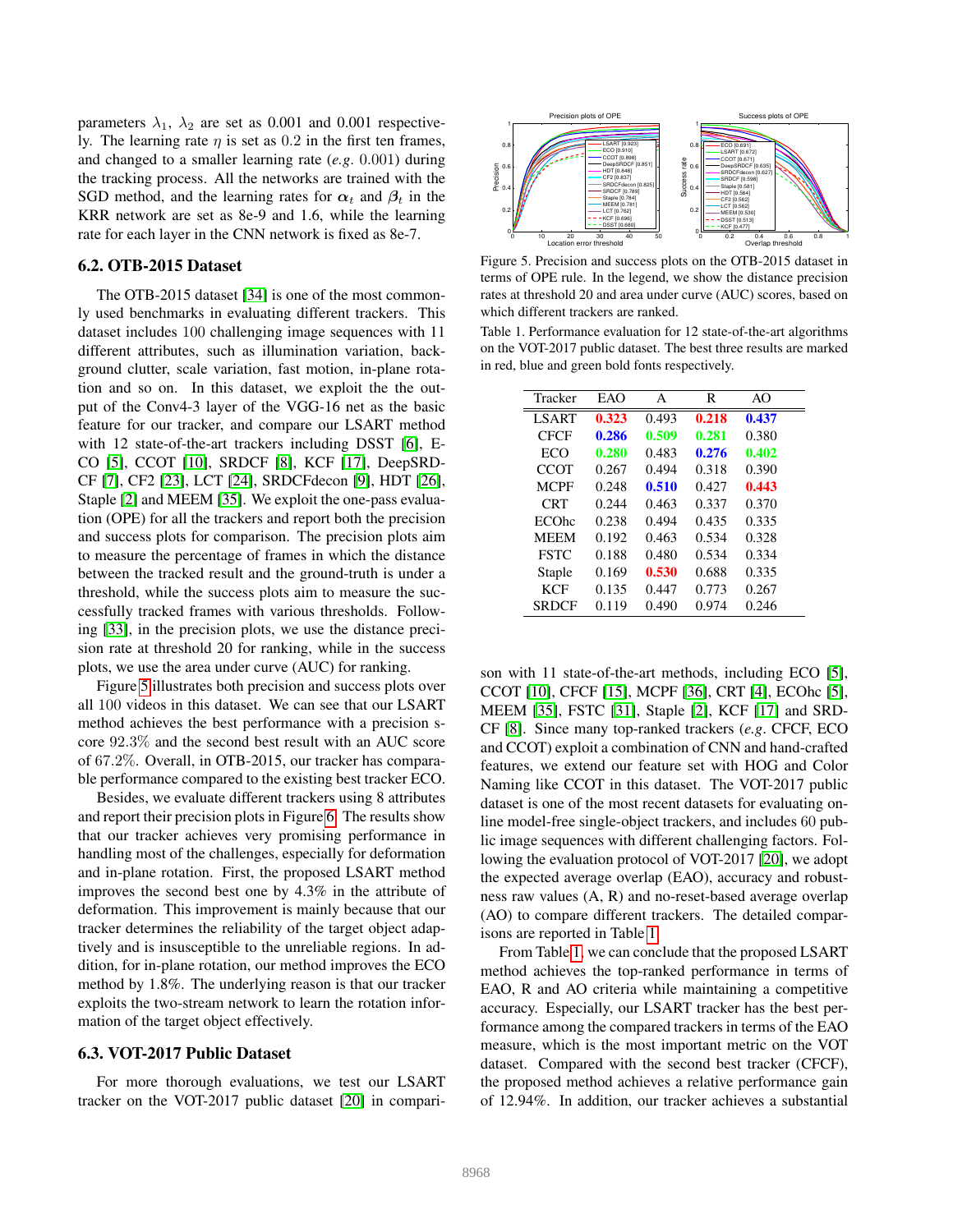

<span id="page-7-0"></span>Figure 6. Performance evaluation on different attributes of OTB-2015 in terms of the OPE criterion. The reported attributes include deformation, background clutter, scale variation, fast motion, in-plane rotation, illumination variation, out-of-plane rotation, low resolution.

improvement over the popular ECO method, with a relative gain of 15.36% in EAO. Note that our tracker has an EAO of 0.275 without the hand-crafted features, which still outperforms CCOT and is competitive among the compared trackers. The OPE rule is also adopted to evaluate different trackers and the AO values are reported to demonstrate their performance. From the last column in Table [1,](#page-6-1) we can see that our method achieves comparable performance compared to the MCPF tracker and improves the ECO method by a relative gain of 8.71%.



<span id="page-7-1"></span>Figure 7. Performance evaluation for each component of the proposed tracker.

#### 6.4. Ablation Studies

In this paper, we propose two complementary spatial aware regressions for visual tracking, which are respectively the kernelized ridge regression model with cross-patch similarity and convolution neural network with the spatially regularized kernels. Here, we conduct ablation analysis to evaluate each component of our tracker. With different experimental settings, we obtain the following 4 variants of our tracker, which are respectively named as "Baseline", "Baseline+CPS", "Baseline+SRK" and "Baseline+CPS+SRK" (LSART). We use the shorthand "Baseline" to denote the method that directly combines the conventional KRR and CNN models, and adopt the abbreviations "CPS", "SRK" to denote the cross-patch similarity kernel and spatial regularized filter kernel. Using OTB-2015, the results of different variants are presented in Figure [7.](#page-7-1)

First, the direct combination of conventional KRR and CNN models (*i.e*., "Baseline") cannot achieve satisfactory performance (0.841 in precision score and 0.606 in AUC score). Second, the effectiveness of the CPS module can be verified comparing"Baseline+CPS" with "Baseline", which contributes to the relative performance gains of 5.35% and 6.93% in precision and success plots. The effectiveness of the SRK module can be validated by comparing "Baseline+SRK" with "Baseline". Finally, we can see that our L-SART method ("Baseline+CPS+SRK") improves the original "Baseline" method by relative gains of 9.75% in precision plots and 10.89% in success plots.

# 7. Conclusion

This paper proposes a robust online tracker by exploiting both spatial-aware KRR and spatial-aware CNN. First, we propose a novel KRR model with cross-patch similarity (CPS). This model considers the interior structure of the target, and can adaptively determine the importance of the similarity score between two patches. We show that the KR-RCPS model can be reformulated as a neural network, and thus can be more efficiently solved. In addition, we propose a complementary CNN model which focuses more on the localized region via a spatially regularized filter kernel. Distance transform pooling layers are further exploited to determine the reliability of the convolutional layers. Finally, the above-mentioned two models are effectively combined to generate a final heat map for target location. Experimental results on two recent benchmarks demonstrate that the proposed LSART method achieves very promising tracking performance, especially on the VOT-2017 public dataset.

Acknowledgment. This paper is partially supported by the Natural Science Foundation of China #61725202, #61502070, #61472060, NSF CAREER (No. 1149783), gifts from Adobe, Toyota, Panasonic, Samsung, NEC, Verisk and Nvidia. Chong Sun is also supported by the China Scholarship Council (CSC).